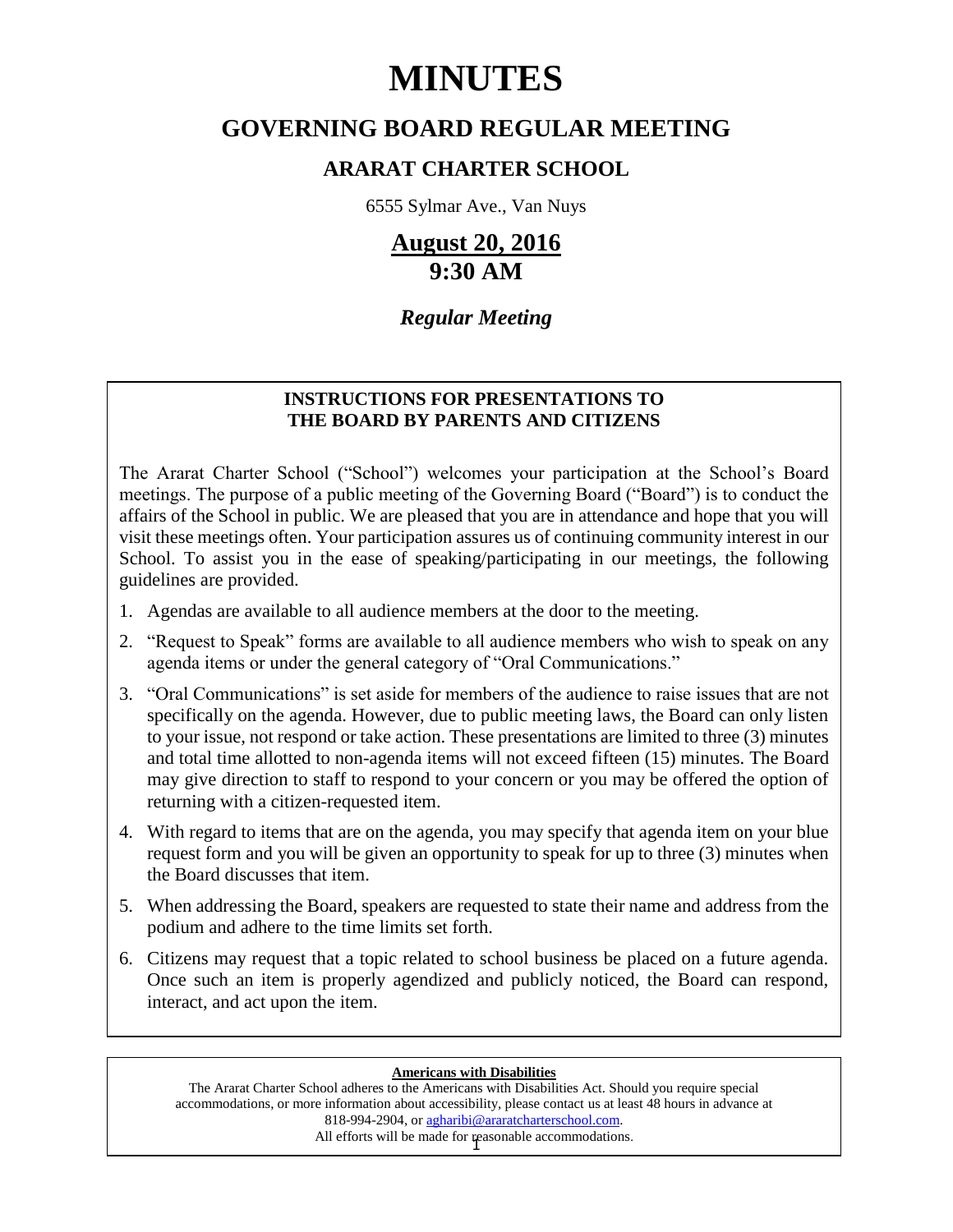#### **A. OPEN SESSION/g21CALL TO ORDER:**

Meeting was called to order by Board Chairperson, Dr. Berjouhi Koukeyan at 9:30 am.

#### **B. ROLL CALL**



#### **C. APPROVAL OF MINUTES OF BOARD MEETING OF JULY 16, 2016**

Moved by: Prof. Mahseredjian Seconded by: Mr. Henderson Vote: Approved Unanimously

#### **II. COMMUNICATIONS**

#### **A. ORAL COMMUNICATIONS:**

*Non-agenda items: no individual presentation shall be for more than three (3) minutes and the total time for this purpose shall not exceed fifteen (15) minutes. Ordinarily, Board members will not respond to presentations and no action can be taken. However, the Board may give direction to staff following a presentation.*

Mr. Villela introduced the newly appointed Assistant Principal Janet Balekian to the Governing Board.

#### **B. FOR INFORMATION: CHAIRPERSON'S REPORT**. (Attachment)

**1. Update Regarding the Leasing/Purchasing and Financing of a Facility:** When we entered into an agreement with RED Hook to seek our own facility, we went with the model that Red Hook will purchase/build the facility and the school will lease it from them. Red Hook identified a site for a possible location for the school at 18050 Vanowen St., in Reseda, in a nice residential area. It had to be completely torn down to build a new facility. Red Hook placed a bid on the property but it did not go through.

Now, Red Hook has identified another alternative under the Charter School Ground Lease/Partnership Opportunity with the Mid-Valley Family YMCA. The Mid Valley YMCA will be entertaining discussion with charter school operators for the potential ground leasing of a portion of its existing parking lot at 6901 Lennox Avenue in Van Nuys for the development of a charter school facility. It entails long term ground lease opportunity for charter schools. Interested parties were asked to submit a letter of interest due July 15, 2016. Ararat Charter School submitted the letter of interest to be placed in the pool of selected Charter School operators for consideration. Under this modal, the school will enter into a ground lease agreement at a cost of \$18,000 a month, without structure. Red Hook will help in getting the money to finance the school building, to include the lease of the land and the cost of the building. On Thursday, August 18, Dr. Berjouhi Koukeyan, the board chairperson and Eduardo Villela, the Principal, met with the YMCA board to present them with the highlights of the school. A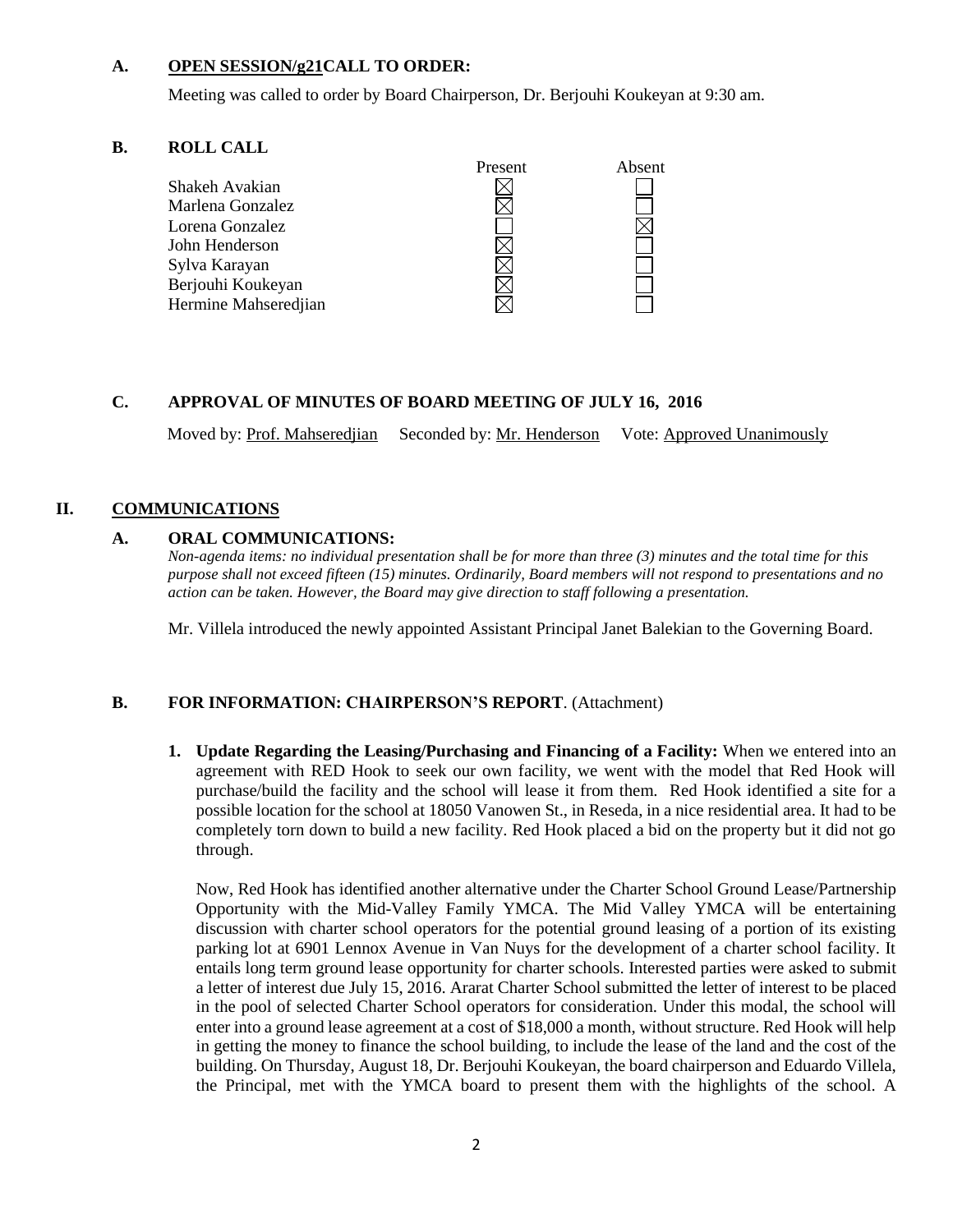Representative from Red Hook was also be there and discussed the financing of the facility. As of this date, we have not heard from the YMCA regarding the meeting that we had.

**Diversity Plan Update:** with respect to diversity with certificated Faculty, the five year plan calls for a 3% annual increase for PHBAO to achieve 66%-34% ratio within five years. The 2015-16 ratio in this category is 87.5% White/Other and 12.5% PHBAO. With respect to the student population, ACS will increase its PHBAO students by 4% annually to achieve the goal of increasing from 10% to 30% and decreasing the Other White students from 90% to 70% over the next five years. The 2015-16 ratio is 88.52% White/Other and 11.47% PHBAO. A report will be presented to the board with respect to the 2016-17 hiring of the staff, the student demographics and their impact on goals stated in the diversity plan. This full report will be shared at the board meeting.

#### **C. FOR INFORMATION: PRINCIPAL'S REPORT.** (Attachment)

*This is a presentation of information that has occurred since the previous Board meeting. (Per attached report)*

#### **1. Update on Calendar of Events**

- August 3, 2016, New Teacher Orientation
- August 11, 2016, New Parent Orientation
- August 8 thru 18, Teacher Staff Development
- August 22, 2016, First Day of School for Students
- August 29 to September 23, CELDT Testing Campus 1 & 2

#### **2. Update on Enrollment**

| K     | 52  |
|-------|-----|
| 1     | 54  |
| 2     | 52  |
| 3     | 54  |
| 4     | 52  |
| 5     | 76  |
| Total | 340 |

#### **3. Update on School Staff Openings**

#### **Unfilled Positions**

• Need to fill 2 teacher openings in 2nd and  $3<sup>rd</sup>$  Grade

#### **Filled Positions**

- Filled two teacher positions in first and fifth grade
- Filled RSP position
- Filled Clerk Typist position
- Filled one BII Sped position

#### **4. Update Summer Staff Development**

|  | <b>August 8</b> | <b>August 9</b> | <b>August 10</b> | <b>August</b> 11 | <b>August</b> 12 |  |
|--|-----------------|-----------------|------------------|------------------|------------------|--|
|--|-----------------|-----------------|------------------|------------------|------------------|--|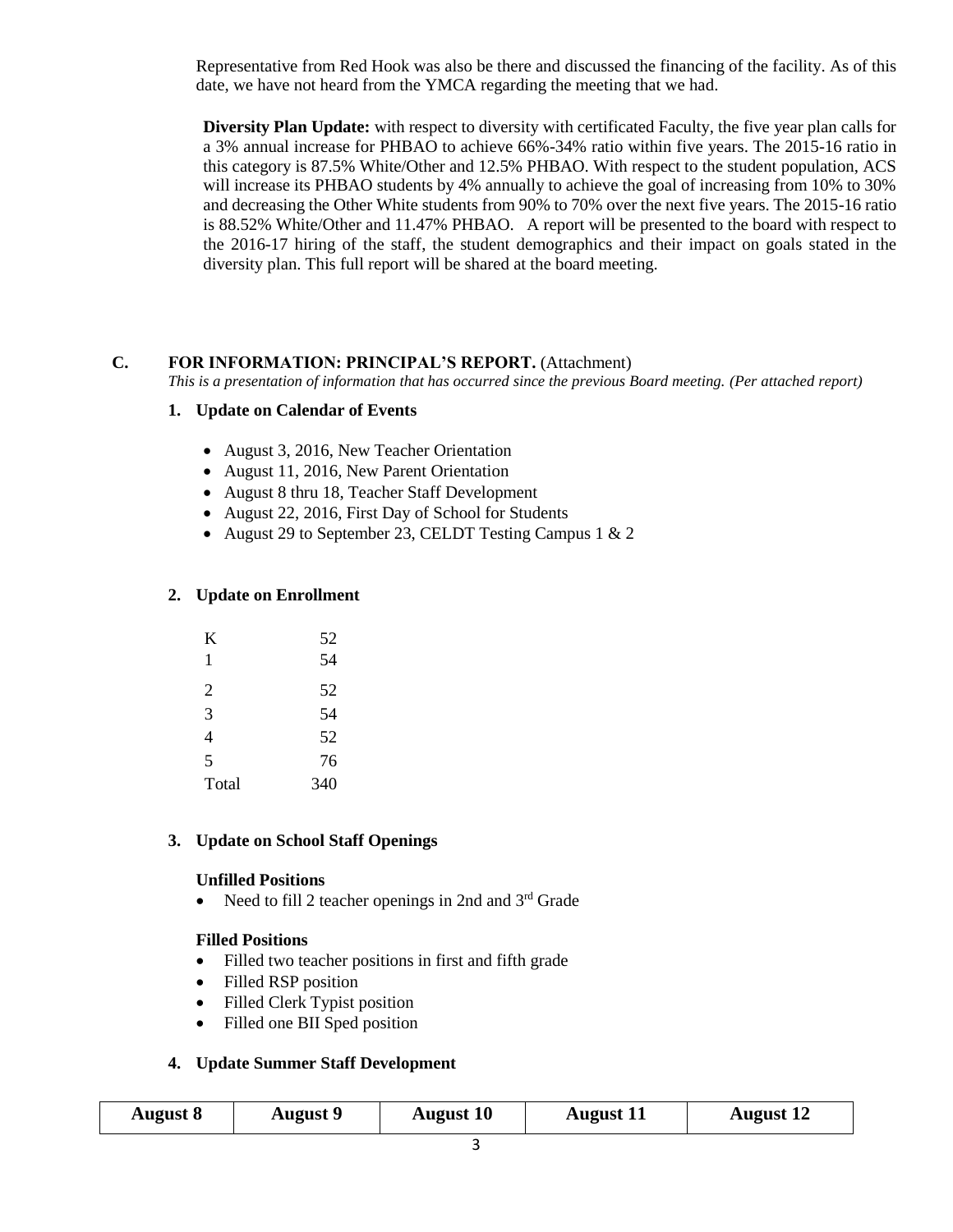| <b>ELA Curriculum</b><br>Adoption-Revise<br>and update pacing<br>guides | <b>ELA</b> Curriculum<br>Adoption-Revise<br>and update pacing<br>guides | Kagan PD<br>Cooperative<br>Learning & Student<br>Engagement                 | Vision/Mission/WASC<br>-CAASPP/SBAC<br><b>Results</b>   | <b>Technology PD</b> |
|-------------------------------------------------------------------------|-------------------------------------------------------------------------|-----------------------------------------------------------------------------|---------------------------------------------------------|----------------------|
| <b>August 15</b>                                                        | <b>August 16</b>                                                        | <b>August</b> 17                                                            | <b>August 18</b>                                        | <b>August 19</b>     |
| <b>CPI/First Aide</b><br><b>Mandated Topics</b><br>Child Abuse          | -Special Education<br>-Positive Behavior<br>Support Plan                | English Learner<br>Development<br>Certificated<br>Evaluations<br>Procedures | Pupil Free Day<br>-Teachers work in<br>their classrooms |                      |

**5. Title I Parent Involvement Policy:** Title I" is the federal program that provides funding to local school districts to improve the academic achievement of disadvantaged students. It is part of the Elementary and Secondary Education Act first passed in 1965.

In support of strengthening student academic achievement, each school that receives Title I, Part A funds must develop jointly with, agree on with, and distribute to, parents of participating children a written parental involvement policy that contains information required by section 1118 of the Elementary and Secondary Education Act (ESEA) (parental involvement policy

#### **D. FOR INFORMATION: FINANCIAL REPORT**

*This is an update from what has transpired since the last board meeting.*

**1. Budget to Date Update from Edtec:** Mrs. Kristin Dietz reported on the school's unaudited actuals that were submitted to LAUSD in early August. (See attached)

#### **III. CONSENT AGENDA ITEMS**

*All matters listed under the consent agenda are considered by the Board to be routine and will be approved/enacted by the Board in one motion in the form listed below. Unless specifically requested by a Board member for further discussion or removed from the agenda, there will be no discussion of these items prior to the Board votes on them. The Principal recommends approval of all consent agenda items.*

None

#### **IV. ACTION ITEMS**

**A. Approval is Requested for Kagan Professional Development to provide a one day in service on cooperative learning and student engagement strategies, to include consultant fee in the amount of \$4499.00**

#### **Recommend approval**

 Motion by: Mr. Henderson Seconded by: Mrs. Avakian Vote: Approved Unanimously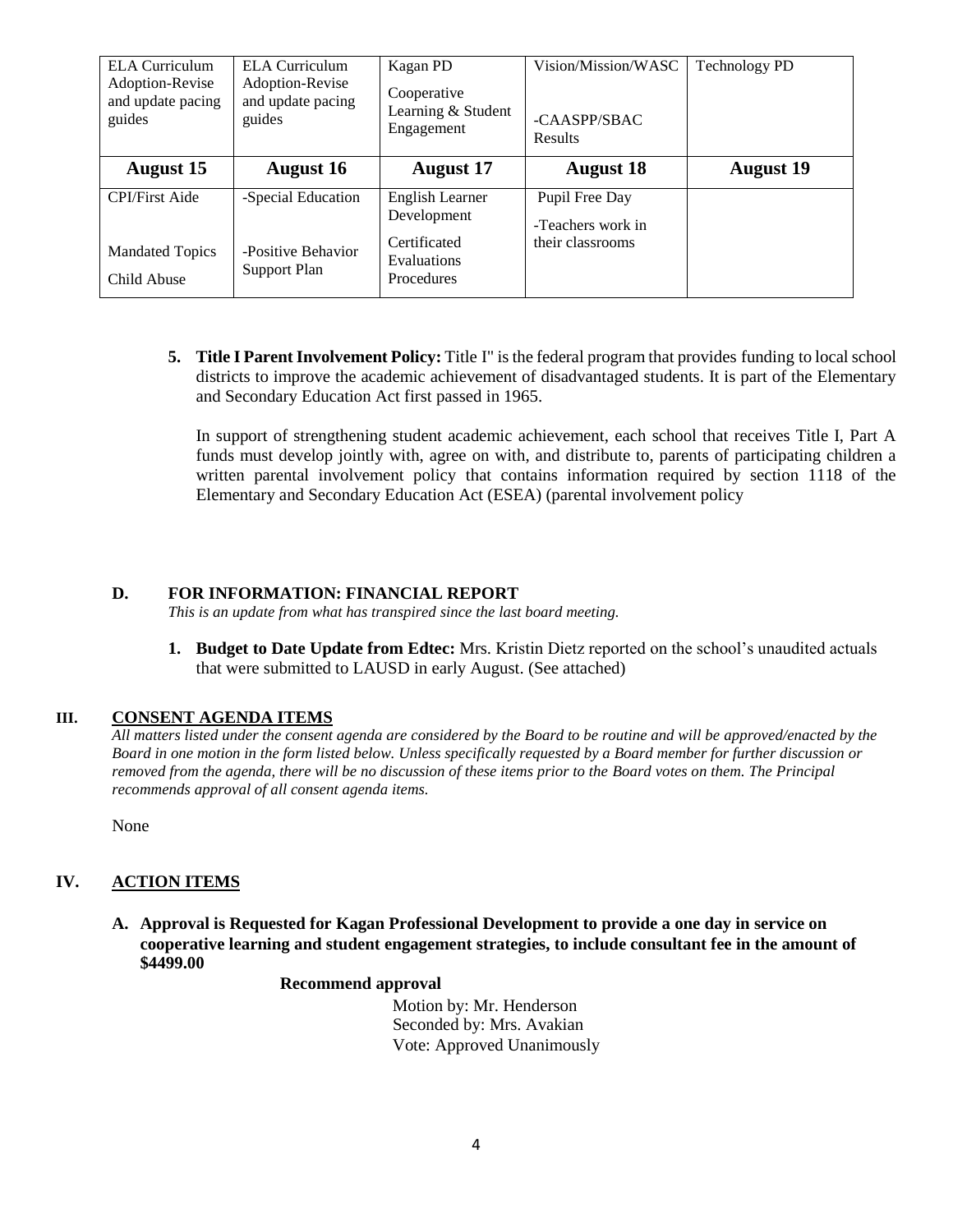**B. Approval is requested for the web based Accelerated Reader Program for 2016-17. This program assesses the students' reading levels in order to align the students' reading practice with their reading ability. The total cost will be \$4084.00**

#### **Recommend approval**

 Motion by: Mr. Henderson Seconded by: Prof. Mahseredjian Vote: Approved Unanimously

**C. Approval is requested for Title I Parent Involvement Policy which explains the parental rights of parents whose children are served under Title I programs**

#### **Recommend approval**

 Motion by: Mrs. Avakian Seconded by: Dr. Karayan Vote: Approved Unanimously

#### **V. INFORMATION ITEMS**/**POSSIBLE ACTION:**

- **A. Update for Special Education 2016-2017; RSP teacher, BII: -** School will contract a BID from SPED providing companies until further assessment. School will also flag the BII position in Edjoin to fill the vacancies.
- **B.** Association Update: Prof. Mahserediian reported that the Association held a luncheon on August 17<sup>th</sup>, to celebrate the WASC accreditation and to commend the staff and employees for their dedication and hard work.

#### **VI. CLOSED SESSION**

*Adjourned to Closed Session at 10:50 AM to consider and/or take action upon any of the following items:*

#### **Public Employee Employment (G.C. 54957)** Title:

- **Certificated Personnel Update : Approval of additional teacher contracts for 2016-17**
- **Classified Updates**
- **Certificated/Management**
- **Update on custodial services**

#### **Conference with Legal Counsel: settlement of one case**

Possible litigation pursuant to (2) or (3) of subdivision (d) of section 5495956.9: one case

#### **VII. PUBLIC SESSION – REPORT OUT OF CLOSED SESSION**

The Governing Board will report out any action taken in closed session, if any.

The meeting was reconvened to open session at 12:40 PM and the Chairperson reported that the Board took action in closed session on the following: 1) the Board approved the employment contract for the following certificated